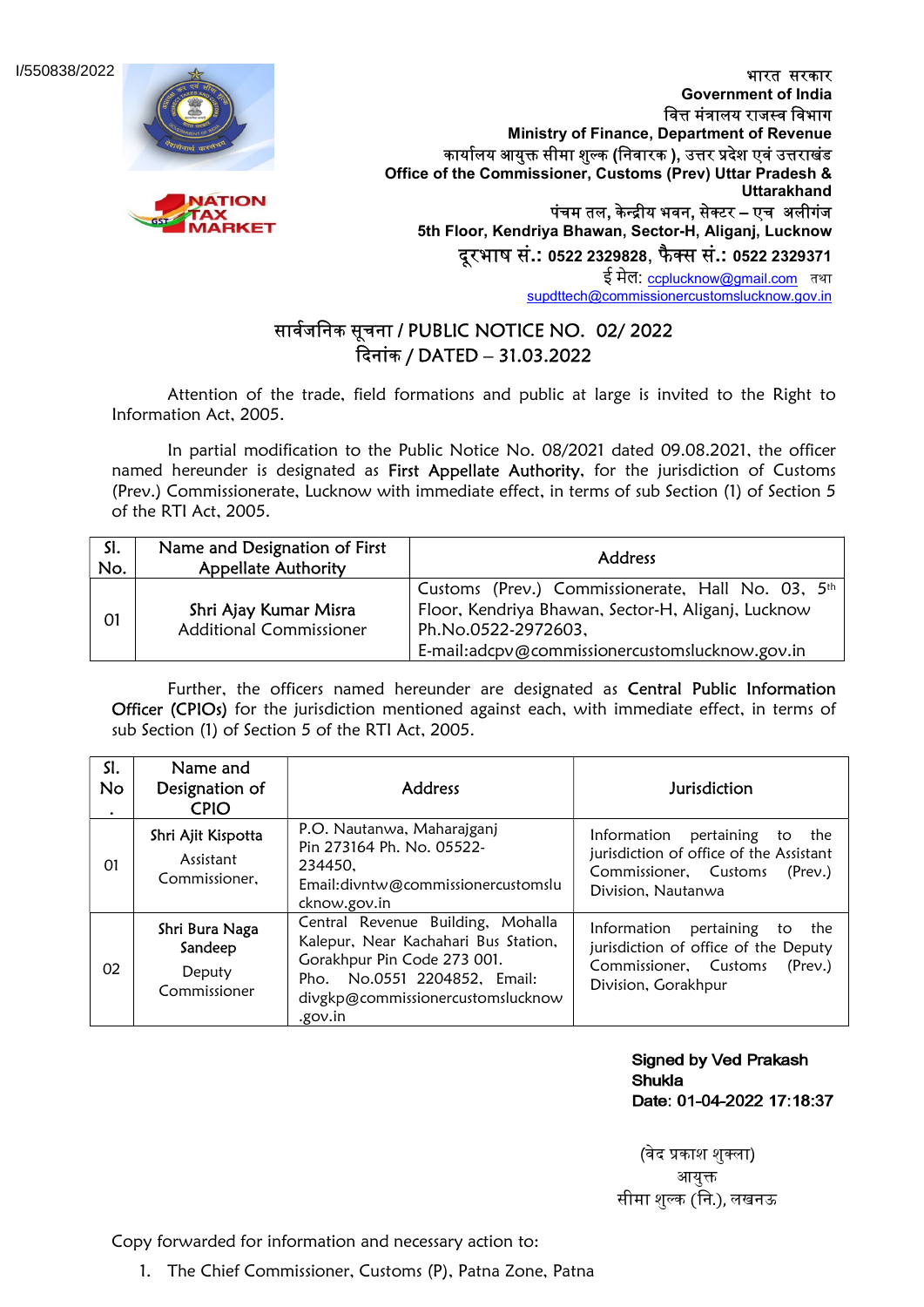## I/550838/2022

- 2. The Additional Commissioner, Customs (P), Commissionerate, Lucknow
- 3. Shri Ajit Kispotta, AC, Customs (P) Division, Nautanwa/Shri B N Sandeep, DC, Customs (P) Division-Gorakhpur.
- 4. The Superintendent (Sys), Customs (P), Hqrs, Lucknow for uploading the same on Commissionerate's Website.
- 5. P. S. to Commissioner, Customs (P), Lucknow
- 6. Notice Board

अधीक्षक (तकनीकी) सीमा शु᭨क (िन.), लखनऊ